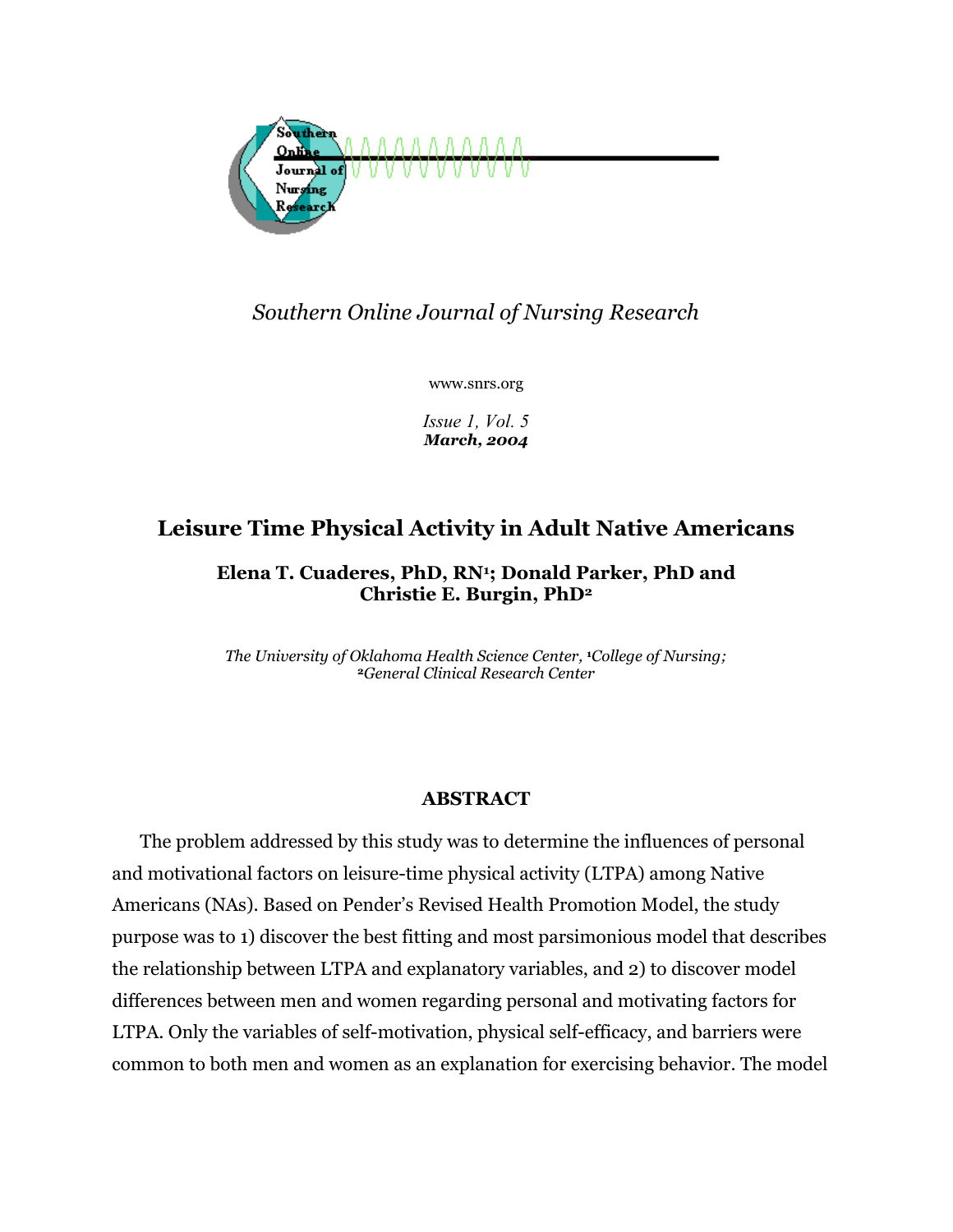for females correctly identified 32.3% of the nonexercisers and 92.2% of the exercisers, with an overall correct identification rate of 74.3%. For the male model, corresponding values were 63.7%, 83.3%, and 74.8%. These findings suggest that variables that explain exercising behavior in the Caucasian population may also fit the Native American population.

**Keywords:** *Native American, leisure-time physical activity, motivation, revised health promotion model, barriers and benefits, self-motivation, physical self-efficacy*

#### **Introduction**

 Cardiovascular disease is the leading cause of death in American Indians and Alaska Natives who are over the age of 45**. <sup>1</sup>** There is evidence that physical inactivity is a modifiable risk factor that could substantially reduce this disease rate.**2** Physical activity has also been known to reduce and control serum insulin levels among ethnic populations at high risk for diabetes.**3,4**While exercise at 40-60% or more of aerobic capacity at a rate of at least 30 minutes per day on most days of the week, is recommended by the American Heart Association,**5** only a few Native Americans (NAs) subscribe to this regimen.**1,4,6,7** NA culture has valued occupational physical activity, as evidenced by a long-ago lifestyle of hunting, fishing, and gathering.

Socioeconomic, industrial, and lifestyle changes of the last century have contributed to a sedentary lifestyle for most NAs **<sup>7</sup>** and possibly less motivation for habitual leisure-time physical activity (LTPA).**7** Factors that motivate NAs to exercise cannot be assumed from research findings about the dominant culture and may vary from those found in other minority people. These factors require careful examination in order to determine ways that will ultimately attract NA back to an active lifestyle. The problem addressed by this study was to determine the influences of personal and motivational factors on LTPA among NA people. The Revised Health Promotion Model **<sup>8</sup>** provided a relevant framework for the investigation. The study purpose was to 1) discover the best fitting and most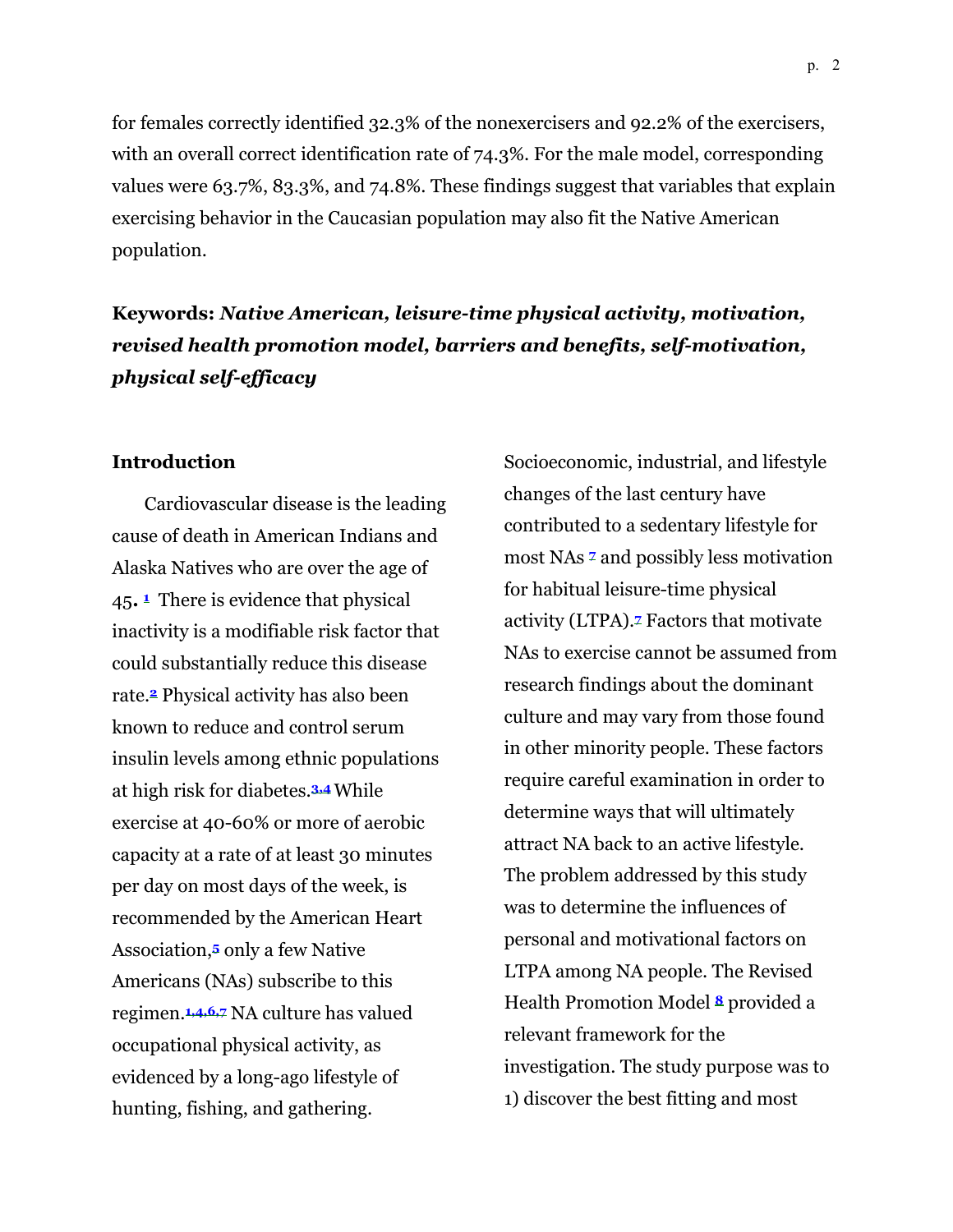parsimonious model that described the relationship between LTPA and a set of explanatory variables, and 2) to discover model differences between men and women. The variables that were included in the data analysis are those that measure individual characteristics and experiences (age, self-motivation [SM], body mass index [BMI], marital status, education, income, number of dependents and perceived health status) and behavior specific cognition and affect variables (physical self-efficacy [PSE] and perceived benefits and barriers to exercise). The following research questions were examined for this study:

- 1. To what extent are the variables of age, BMI, SM, PSE, benefits and barriers to exercise, marital status, number of dependents, education, income, and health status associated with LTPA in a NA population?
- 2. In what ways do models for exercising and nonexercising men and women differ?

#### **Literature Review**

*Theoretical framework.* The Revised Health Promotion Model **<sup>8</sup>** articulates the

nursing perspective of holism while using constructs from expectancy value and social cognitive theories. Expectancy value theory supports the notion that a person will persist in a given action if the outcome of the action is of positive personal value.**9** Social cognitive theorists claim that behavior, personal factors, and the environment interact in a way that emphasizes selfdirection, self-regulation, and selfefficacy.**9** Choice of study constructs were based on factors that were shown to influence LTPA in published studies.

*Leisure-Time Physical Activity (LTPA).* In general, ethnic minority women, including NA women, tend to exercise less than women of the dominant population.**10-13** However, Native American women reported the highest proportion of occupational activity and the highest proportion of no leisure activity.**14** These findings suggest that NA women may acquire their exercise primarily through occupational activities even if they engage in less leisure physical activity. Among various NA populations, women exercise less than their male counterparts across all age groups.**15-17**

*LTPA and Age.* In the general population, participation in LTPA by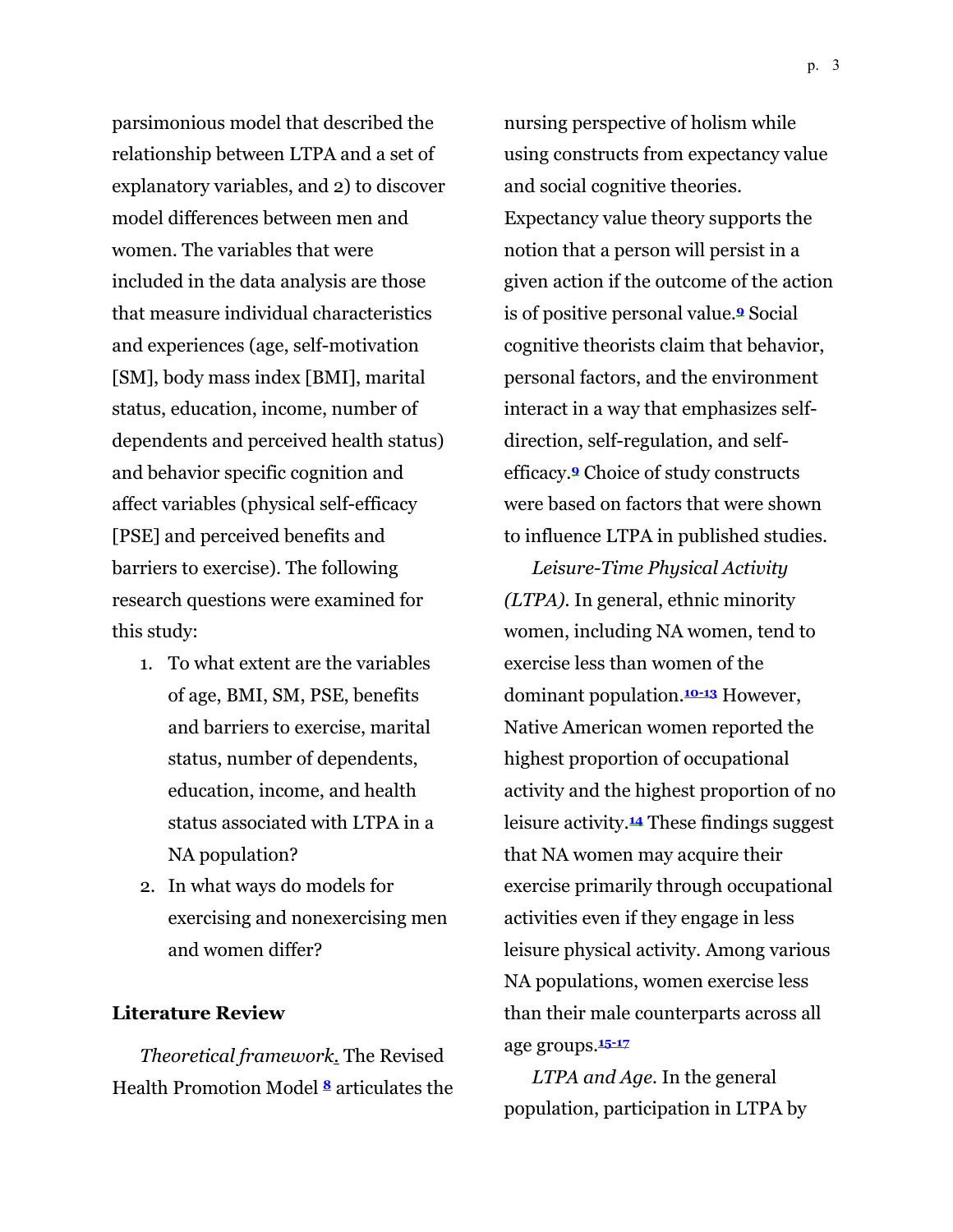adult men and women is inversely associated with age; this same pattern tends to be present among various groups of NA adults and children.**18-21** However, the association between LTPA and age may not be linear. One study demonstrated that NA adults under the age of 35 were more likely to exercise if they had no children than if they were parents.**21** These findings suggest that time for exercise resulting from occupational retirement or freedom from parental responsibilities may make exercise easier. Nonetheless, studies suggest that older women of all ethnic groups may exercise less than their younger counterparts because they feel less efficacious regarding their ability to exercise.**<sup>19</sup>**

*LTPA and Obesity.* There is evidence that physical inactivity increases the risk for childhood obesity, which may continue into adulthood.**22** Overweight NA children and adolescents tend to exercise less than their peers of the same age.**15,23,24** Two studies of Native Americans demonstrated that habitual exercise resulted in decreases in BMI and was inversely associated with obesity and fat distribution in NA females.**17**,**25** By contrast, another study found that spontaneous physical activity (SPA) correlated positively with body weight in Pima Indian adults.**<sup>26</sup>**

*LTPA and Self-efficacy.* To date, perception of self-efficacy has been found to be a moderately strong predictor of adherence to habitual exercise in non-Native American individuals, including Mexican American women and Latino adults.**19,27-29** Generally, it is thought that self-efficacy is partly responsible for the successful engagement in exercise. Continued positive mastery experiences in this activity are likely to facilitate an individual's feelings of personal capabilities to continue LTPA.**<sup>9</sup>** However, while exercise efficacy predicted exercise intensity,**30** it did not predict exercise frequency.**31** None of the cited studies included sufficient numbers of NA adults to draw meaningful conclusions as to what effect self-efficacy may have on LTPA in the NA population.

*LTPA and Self-motivation.* Selfmotivation appears to be a significant predictor of exercise for the athleticallyinclined adults in the general population who exercise vigorously and often.**30,32,33** However, among sedentary adults, self-motivation does not predict participation in physical activity.**34-36**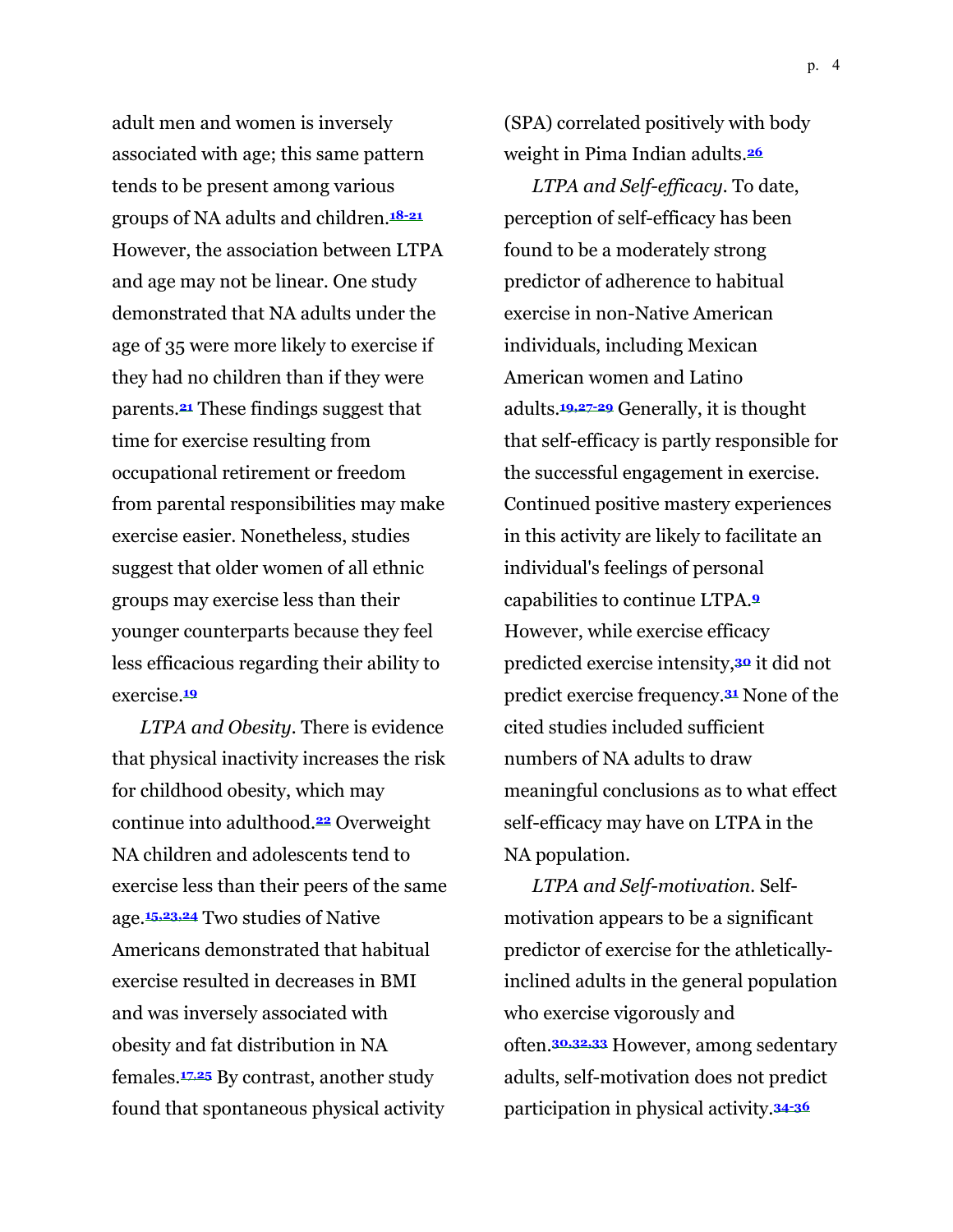Unfortunately, no studies were found that examined the effects of selfmotivation on exercise behavior in the adult NA population.

*LTPA, Perceived Barriers and Benefits.* Perceived barrier and benefit factors appear to be associated with exercise behavior in various groups, including middle-aged Latino adults and older African American women.**19,28,30,34,37,38**

Contrary to the expected, while Mexican-American women reported less LTPA than European-American women, at the same time, they indicated fewer barriers and more benefits to exercise than their counterparts.**20** No studies were found that examined the association of barriers, benefits, and exercise behavior in NA adults.

#### **Methods**

*Design, sample, and setting.* For this descriptive, cross-sectional survey study, a convenience sample from a large urban Native American health clinic in the southwest portion of the United States was asked to complete anonymous surveys. The clinic serves only those who are members of a federally recognized tribe or Alaska

Native group and who are able to provide documentation of status. Tribes represented in the sample were Choctaw (22.2%), mixed or affiliated with more than one NA tribe/nation (16.4%), Cherokee (12.5%), Creek (9.0%), and Chickasaw (6.6%). Twenty-eight per cent of the representations came from the Kiowa, Cheyenne, Caddo, Pottowatomi, Seminole and miscellaneous tribes. The remaining 6% of the sample did not indicate tribal affiliation.

 Protection of volunteers for this study was facilitated through the Institutional Review Board of the University of Oklahoma Health Sciences Center, the Human Subjects Review Committee of Texas Woman's University, and the approval of the medical director of the Oklahoma City Indian Clinic.

*Instruments.* Five survey measures were used for this study. In addition to a self-report demographic questionnaire, the survey packet consisted of the Self-Motivation Inventory (SMI),**32** the Physical Self-Efficacy Questionnaire (PSE),**39** the Exercise Benefits and Barriers Scale (EBBS),**40** and a Physical Exercise Questionnaire (PEQ) which was developed by the investigator for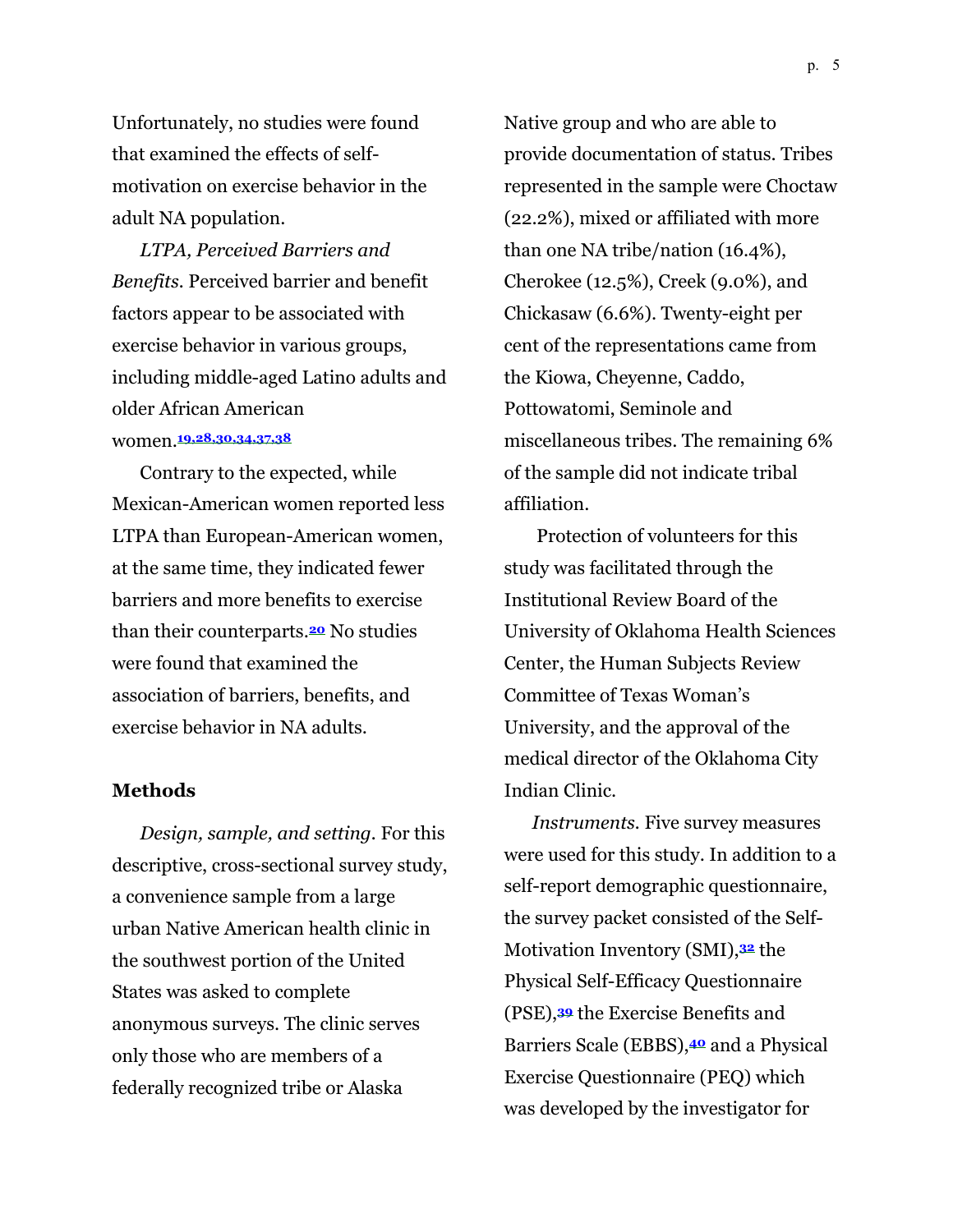this study. While it would have been preferable to choose instruments that have already been tested in this population, no studies to date have measured the primary study variables using Native Americans as the target group. BMI was measured by self-report of body weight and height and calculated by using the following mathematical formula: BMI = weight in kilograms  $\div$  (height in meters)<sup>2</sup>.  $41$ 

The SMI is a forty-item, five-point Likert scale developed to predict perseverant habitual physical activity behavior. Cronbach alpha and test-retest analyses of the SMI has been reported to be 0.91-0.92 for college-aged students.**<sup>32</sup>** Reliability coefficients were not reported for other studies that tested adult nonathletic women and female body builders.**33,42** A Cronbach alpha coefficient for this study demonstrated a reliability of 0.89. The SMI has been demonstrated to hold validity in terms of discriminating between two groups of adult females of various ages.**33,42,43**

The PSE scale is a 22-item, six-point Likert scale that measures selfperceptions of physical abilities for exercise and self-confidence as exercise

is being performed in front of others. Reliability coefficients range from 0.69- 0.85 in a variety of populations including adolescents, adult African Americans, and college-aged Japanese students.**44-46** The PSE Cronbach alpha coefficient for the entire sample for this study demonstrated a reliability of 0.78. Construct validity against the Tennessee Physical Self-Concept and the Health Locus of Control scales was demonstrated for the PSE in collegeaged students.**39** Predictive validity was established in a study that examined exercising and nonexercising elderly males and females.**<sup>47</sup>**

The EBBS is a 43-item, four-point Likert scale with two subscales. The Barriers (BARR) subscale consists of 14 items and assesses a person's belief about negative aspects of routine exercise. The Benefits (BENE) scale comprises 29 items and measures an individual's perception about positive aspects of exercise. In a Cronbach alpha analysis, the EBBS was found to be reliable, with values of 0.95 and 0.77, respectively, in adult men and women.**<sup>40</sup>** For this study, a Cronbach alpha yielded values of 0.92 for the benefits scale and 0.82 for the barriers scales. Content validity was established during the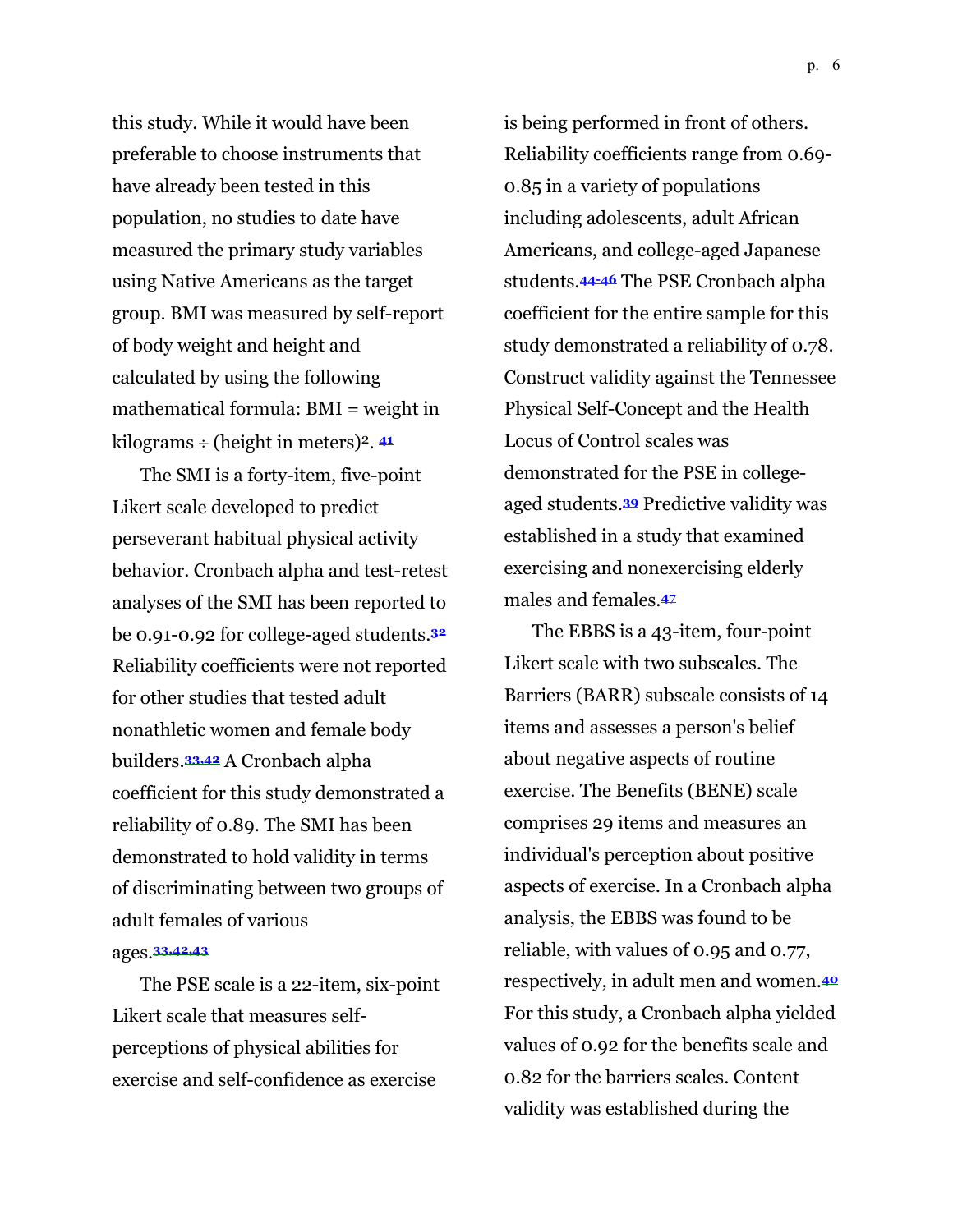p. 7

initial stages of the development of the instrument.**<sup>40</sup>** However, convergent validity could not be established in a study of elderly, community-dwelling adults.**<sup>48</sup>**

The PEQ was developed by the investigator for the purposes of this study. Qualitative data from 30 NA adult women from a pilot study served as a basis for the development of the questionnaire. The PEQ requires that the individual choose Likert-type responses, which are scaled from one to five, with a possible scoring range of 5- 25. Not all items are equally weighted. Individuals who indicated that they did not currently exercise or who only participated in isometric exercise were automatically scored as nonexercisers. Those who exercised in a dynamic or a combination of isometric and dynamic manner were assessed for frequency, duration and intensity of exercise. Individuals who scored within the range of five to 15 were classified as nonexercisers and those who scored 16- 25 were categorized as exercisers. Cutoff points in determining classification of exercisers and nonexercisers were established prior to data collection and based on evidence documenting that certain levels in frequency, intensity,

and duration and mode of exercise are necessary for cardiorespiratory fitness.**5,49,50** In this investigation, exercisers were defined as those currently exercising at least 4 weeks on a regular basis, at least 3-4 days per week, 4-6 months out of the year for 16-30 minutes for each session, and with an intensity that was considered to be lightto-very hard. Reliability for items that measured frequency, duration, and intensity yielded a value of .94*.* Other items of the PEQ consist of close-ended questions about environment, support, past exercise, occupational and lifestyle activity and effect of past stressful events on exercise habits.

*Procedures.* Data were collected over a period of three months in 1999, with participants recruited daily during the busiest days of the week at the clinic. The anonymous surveys were completed on site and returned to the data collector. Data were collected until the predetermined number of completed surveys was obtained. Of the 645 surveys distributed, 162 were either not returned or discarded as incomplete. If more than 10% of the responses to items in any one survey were missing, the associated subject was not used in the sample. A final sample of 483 surveys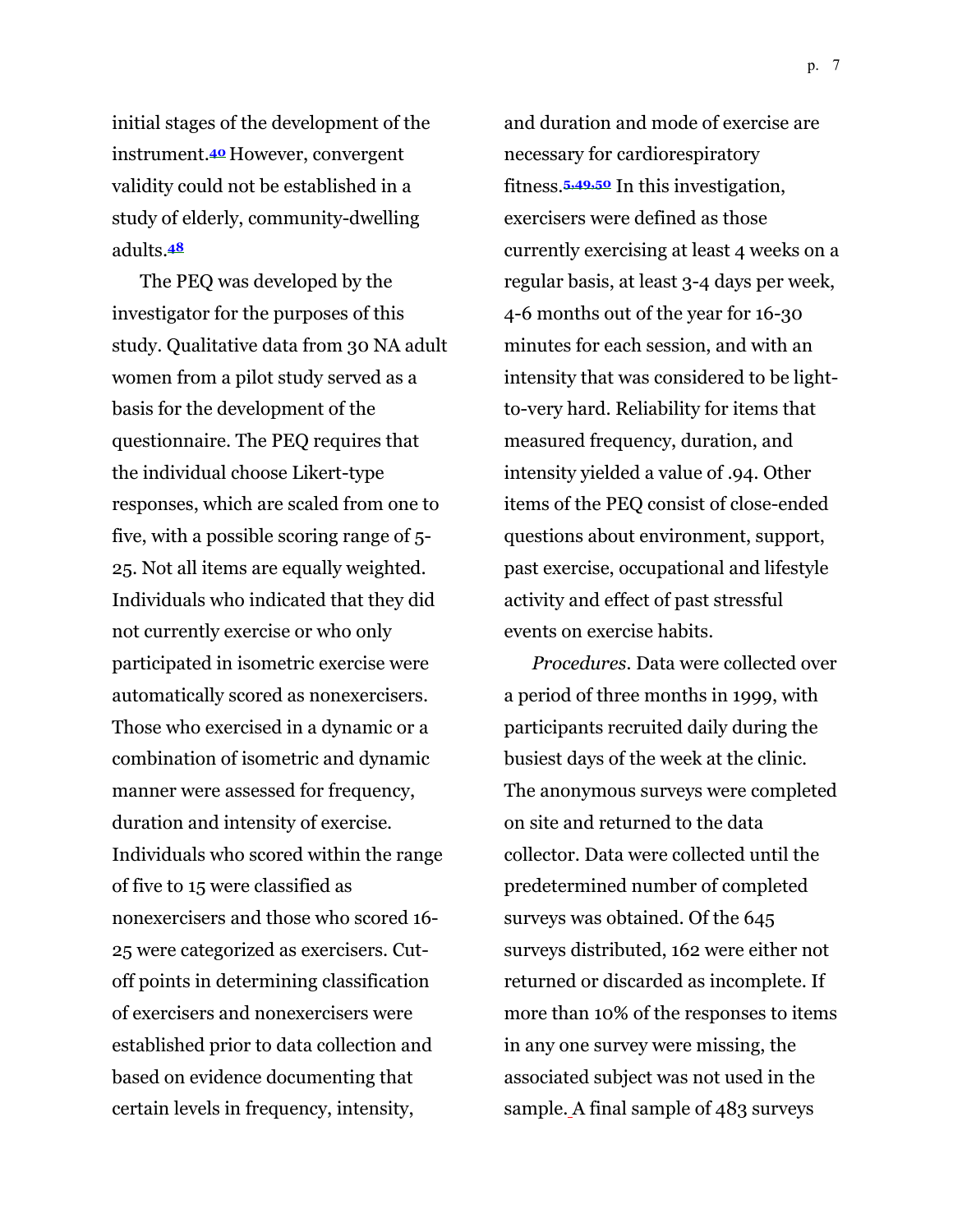was accrued yielding a response rate of 75%. Data analysis was performed by initial univariate examination followed by a multivariate logistic procedure within each gender. Missing responses for continuous variables were imputed with corresponding mean values from same gender/exercise group. For each of the continuous response variables, differences among the four means of the gender by exercise group partition were examined using an ANOVA appropriate for two gender levels and two exercise levels with SAS® General Linear Model procedure used as adjustment for unequal group sizes. For the logistic regression analyses, each of the continuous variables was dichotomized to High (median or above) coded as 1 and Low (less than median) coded as 0 categories. In order to have sufficient sample size for stable estimates of proportions, each categorical variable was also reduced to two categories. For each variable, a comparison of the proportion of subjects in each category who exercised was made within each gender using the Chi-Square test for two proportions. Within each gender, a stepwise logistic regression was used to

generate a model to predict exercise group classification. An alpha of 0.05 was used as criterion for significance for all hypothesis tests.

#### **Results**

Summary statistics for continuous variables are displayed in Table 1. The ANOVA comparisons of means resulted in no significant effects for the Age variable. For all other variables, except BARR, the main effect for exercise was significant with p-values of 0.0001 or less. The exercise group had higher means than the nonexercise group for the variables of SMI, PSE, and BENE. The female exercisers had a lower mean for BARR compared to nonexercisers, but male exercisers had a higher BARR mean than the male nonexercisers. BMI means were lower for each gender exercise group than the nonexercise group. For both BARR and BMI, there was a significant interaction affect ( $p <$ .001 for BARR and  $p = .0349$  for BMI). No significant interactions were observed for any other variable. The gender main effect was significant only for the variables SMI (p= .0002), PSE (p< .0001), and BARR (p < .001).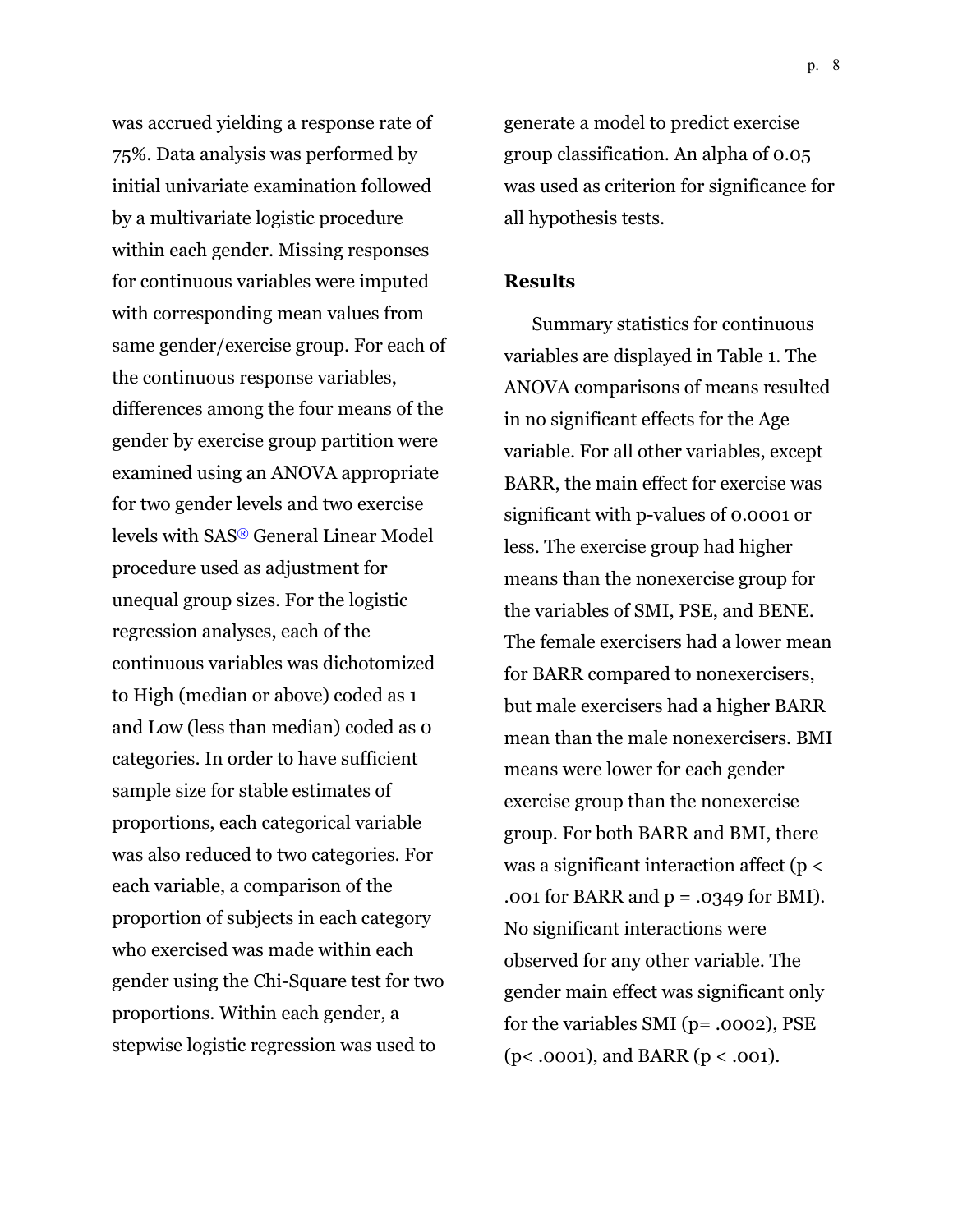|                  | <b>Female</b>     |           | <b>Female</b>        |           | <b>Female</b>     |  |
|------------------|-------------------|-----------|----------------------|-----------|-------------------|--|
|                  | <b>Exercisers</b> |           | <b>Nonexercisers</b> |           |                   |  |
|                  | $N = 167$         |           | $N = 73$             |           |                   |  |
| <b>Variables</b> | <b>Mean</b>       | <b>SD</b> | <b>Mean</b>          | <b>SD</b> | <b>Difference</b> |  |
|                  |                   |           |                      |           | <b>Of Means</b>   |  |
| <b>SMI</b>       | 156.03            | 20.64     | 140.22               | 23.79     | 15.81             |  |
| <b>PSE</b>       | 96.79             | 14.62     | 86.65                | 15.90     | 10.13             |  |
| <b>BARR</b>      | 26.39             | 5.18      | 30.64                | 5.94      | 4.25              |  |
| <b>BENE</b>      | 94.61             | 13.24     | 84.02                | 19.00     | 10.59             |  |
| AGE              | 42.82             | 14.36     | 40.17                | 13.03     | 2.66              |  |
| BMI              | 29.27             | 5.46      | 30.33                | 6.91      | $-1.06$           |  |
|                  |                   |           |                      |           |                   |  |
|                  | <b>Male</b>       |           | <b>Male</b>          |           | Male              |  |
|                  | <b>Exercisers</b> |           | <b>Nonexercisers</b> |           |                   |  |
|                  | $N = 142$         |           | $N = 101$            |           |                   |  |
|                  |                   |           |                      |           |                   |  |
| <b>Variables</b> | <b>Mean</b>       | <b>SD</b> | <b>Mean</b>          | <b>SD</b> | <b>Difference</b> |  |
|                  |                   |           |                      |           | <b>Of Means</b>   |  |
| <b>SMI</b>       | 149.26            | 20.17     | 131.74               | 23.33     | 17.51             |  |
| <b>PSE</b>       | 84.31             | 11.15     | 77.15                | 12.40     | 7.16              |  |
| <b>BARR</b>      | 37.72             | 5.34      | 33.20                | 6.04      | 4.52              |  |
| <b>BENE</b>      | 94.33             | 11.70     | 85.01                | 11.09     | 9.32              |  |
| <b>AGE</b>       | 39.65             | 13.22     | 40.07                | 12.89     | $-0.42$           |  |

#### **Table 1. Summary Statistics for Continuous Variables by Gender and Exercise Groups**

Summary statistics for categorical variables and p-values for Chi-Square comparisons are displayed in Table 2. For the males, only the health status variable was significant (p=.0215). For the females,

significant differences were observed for number of dependents (p=.0216) and Income (p=.0092) with health status approaching significance  $(p=.0589).$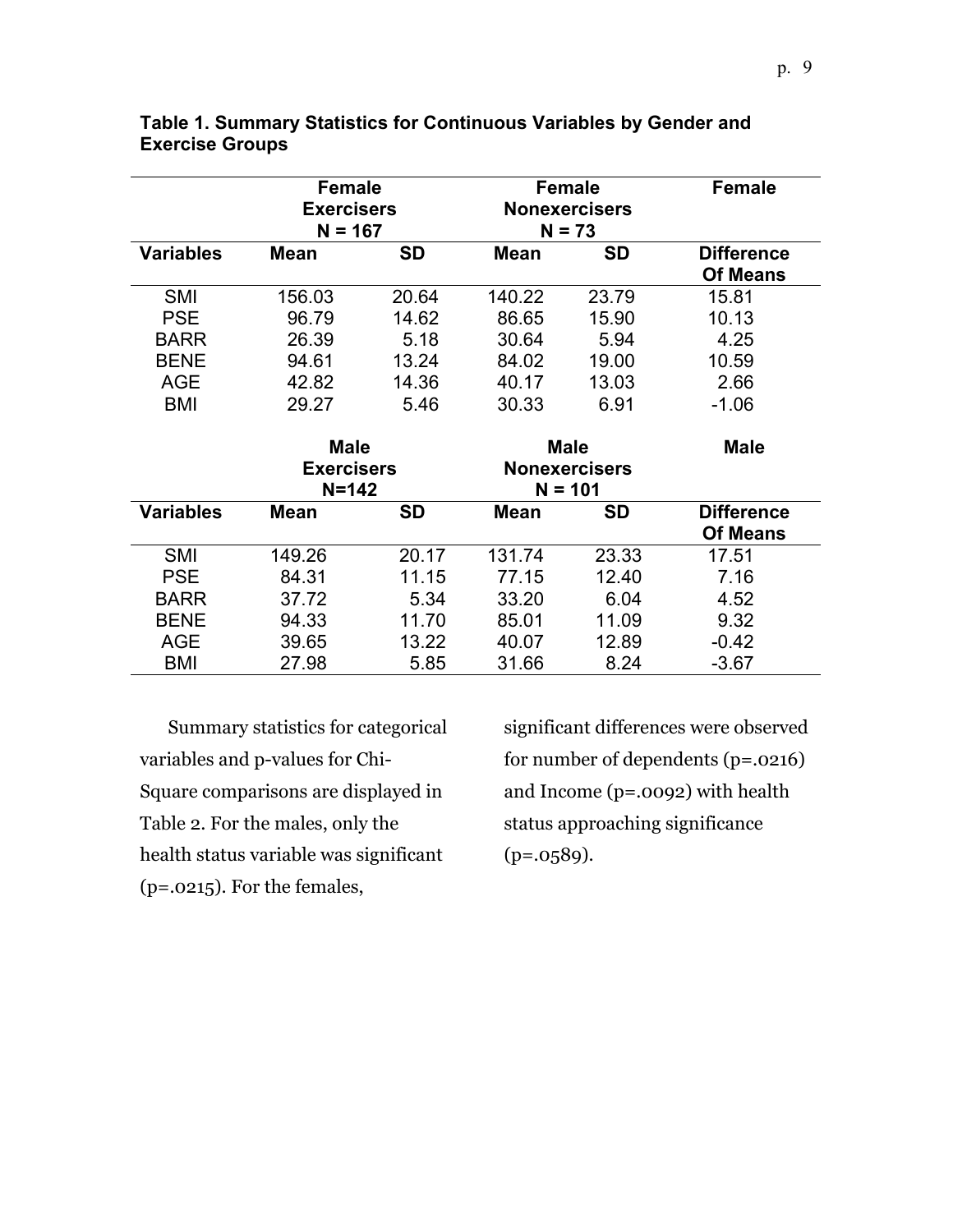|                                                                     |            | <b>Females</b>                    |                             |                                                                     |            | <b>Males</b>                      |             |
|---------------------------------------------------------------------|------------|-----------------------------------|-----------------------------|---------------------------------------------------------------------|------------|-----------------------------------|-------------|
| <b>Marital</b><br><b>Status</b>                                     | N          | <b>Percent</b><br><b>Exercise</b> | p-<br>value                 | <b>Marital</b><br><b>Status</b>                                     | N          | <b>Percent</b><br><b>Exercise</b> | p-<br>value |
| <b>Married</b><br><b>Not Married</b>                                | 136<br>106 | 57.35<br>59.43                    | 0.745                       | <b>Married</b><br><b>Not Married</b>                                | 124<br>113 | 66.13<br>73.45                    | 0.221       |
| <b>Number of Dependents</b>                                         |            |                                   | <b>Number of Dependents</b> |                                                                     |            |                                   |             |
| 2 or Less<br>More than 2                                            | 156<br>64  | 62.18<br>45.31                    | $0.022*$                    | 2 or Less<br>More than 2                                            | 195<br>43  | 70.77<br>62.79                    | 0.304       |
| <b>Education</b><br>Completed<br>College<br><b>Not</b><br>Completed | 19<br>222  | 73.68<br>56.76                    | 0.151                       | <b>Education</b><br>Completed<br>College<br><b>Not</b><br>Completed | 34<br>198  | 79.41<br>69.19                    | 0.227       |
| College                                                             |            |                                   |                             | College                                                             |            |                                   |             |
| <b>Annual Income</b><br>Greater than<br>\$25,0000                   | 80         | 70.00                             |                             | <b>Annual Income</b><br>Greater than<br>\$25,0000                   | 97         | 75.26                             |             |
| \$25,0000 or<br>Less                                                | 153        | 52.29                             | $0.009*$                    | \$25,0000 or<br>Less                                                | 126        | 65.08                             | 0.102       |
| <b>Health Status</b>                                                |            |                                   |                             | <b>Health Status</b>                                                |            |                                   |             |
| Good to<br>Excellent                                                | 153        | 62.75                             | 0.059                       | Good to<br>Excellent                                                | 149        | 74.50                             | $0.022*$    |
| Fair to Poor                                                        | 82         | 50.00                             |                             | Fair to Poor                                                        | 88         | 60.23                             |             |

**Table 2. Summary Statistics for Categorical Variables by Gender** 

\*p-value  $\leq 0.05$ 

The six continuous variables listed in Table 1 and the five categorical variables listed in Table 2 comprised the set of independent variables considered for the logistic model selection for prediction that the subject is an exerciser. A separate model was generated for each gender. For both genders, the same variables were

selected by the forward as for the backward stepwise logistic procedure. Five variables were selected for females and six variables selected for males. Only three variables (BARR, SMI, and PSE) were common to selected models for both genders. The model for females correctly identified 32.3% of the nonexercisers and 92.2% of the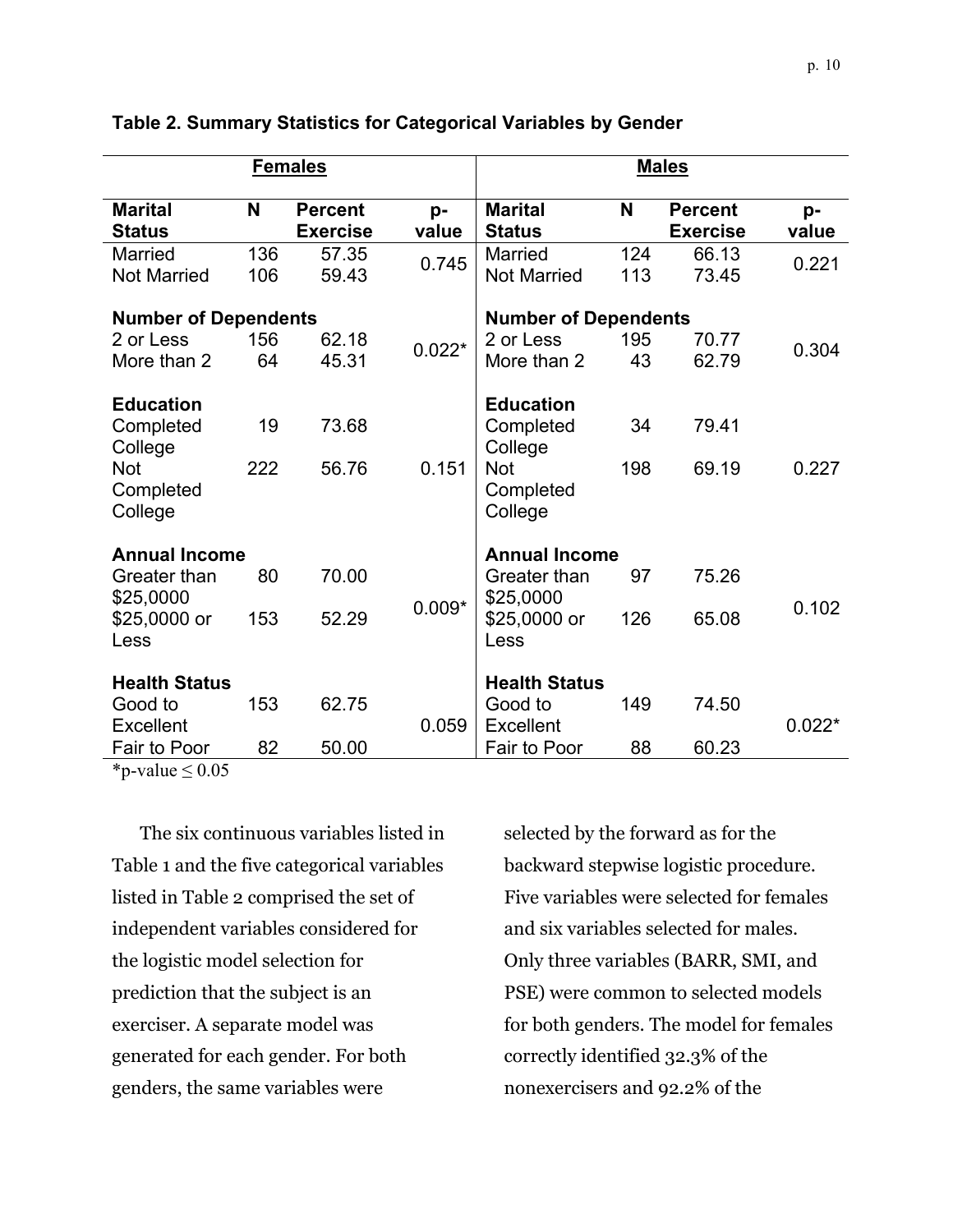exercisers with an overall correct identification rate of 74.3%. For the male model corresponding values were 63.7%, 83.3%, and 74.8%. Percents of correctly classified subjects are likely to be smaller if the prediction model was applied to another data set. Coefficients and associated p-values for each model are presented in Table 3. Variables are listed in order of entry into model by

forward selection method. The model is for log odds for being an exerciser. Note that for model selection purpose, all dichotomized continuous variables were coded as 1 for higher and 0 for lower. Categorical variables were coded as 1 for category listed first in Table 2 and 0 for second. Classification midpoint was set as 0.5 and inclusion alpha as 0.10.

**Table 3. Summary of Results for Model Selection from Variables in Tables 1 and 2 by Stepwise Linear Logistic Procedure to Predict Log Odds of Being an Exerciser by Gender** 

|                                                                                                              | <b>Female</b>                                               |                                                      |                                                                                      | <b>Male</b>                                                                                                      |                                                               |
|--------------------------------------------------------------------------------------------------------------|-------------------------------------------------------------|------------------------------------------------------|--------------------------------------------------------------------------------------|------------------------------------------------------------------------------------------------------------------|---------------------------------------------------------------|
| <b>Variable</b>                                                                                              | <b>Regression</b><br><b>Coefficient</b>                     | p-<br>value                                          | <b>Variable</b>                                                                      | <b>Regression</b><br><b>Coefficient</b>                                                                          | p-value                                                       |
| Intercept<br><b>BARR</b><br><b>SMI</b><br><b>AGE</b><br><b>PSE</b><br>MAR*                                   | $-0.679$<br>$-1.486$<br>0.954<br>0.884<br>0.762<br>$-0.721$ | 0.073<br>< 0.001<br>0.006<br>0.012<br>0.029<br>0.036 | Intercept<br><b>SMI</b><br><b>BENE</b><br><b>PSE</b><br>DEPEN+<br>BMI<br><b>BARR</b> | $-1.912$<br>1.003<br>1.158<br>0.916<br>0.751<br>$-0.654$<br>$-0.671$                                             | < 0.001<br>0.004<br>0.001<br>0.008<br>0.039<br>0.050<br>0.055 |
| <b>Model:</b> Exercise = $-0.679 - 1.486(BARR)$<br>$+ 0.954(SMI) + 0.884(AGE) + 0.762(PSE)$<br>$-0.721(MAR)$ |                                                             |                                                      | 0.751(DEPEN)                                                                         | <b>Model:</b> Exercise = $-1.912 + 1.003(SMI)$<br>$+ 1.158$ (BENE) + 0.916(PSE) +<br>$-0.654(BMI) - 0.671(BARR)$ |                                                               |

\*MAR – Marital Status

+DEPEN – Number of Dependents

#### **Discussion**

Findings from this study suggest that self-motivation, physical self-efficacy,

and perceived barriers play key roles in exercising behavior in an adult Native American population. All three of these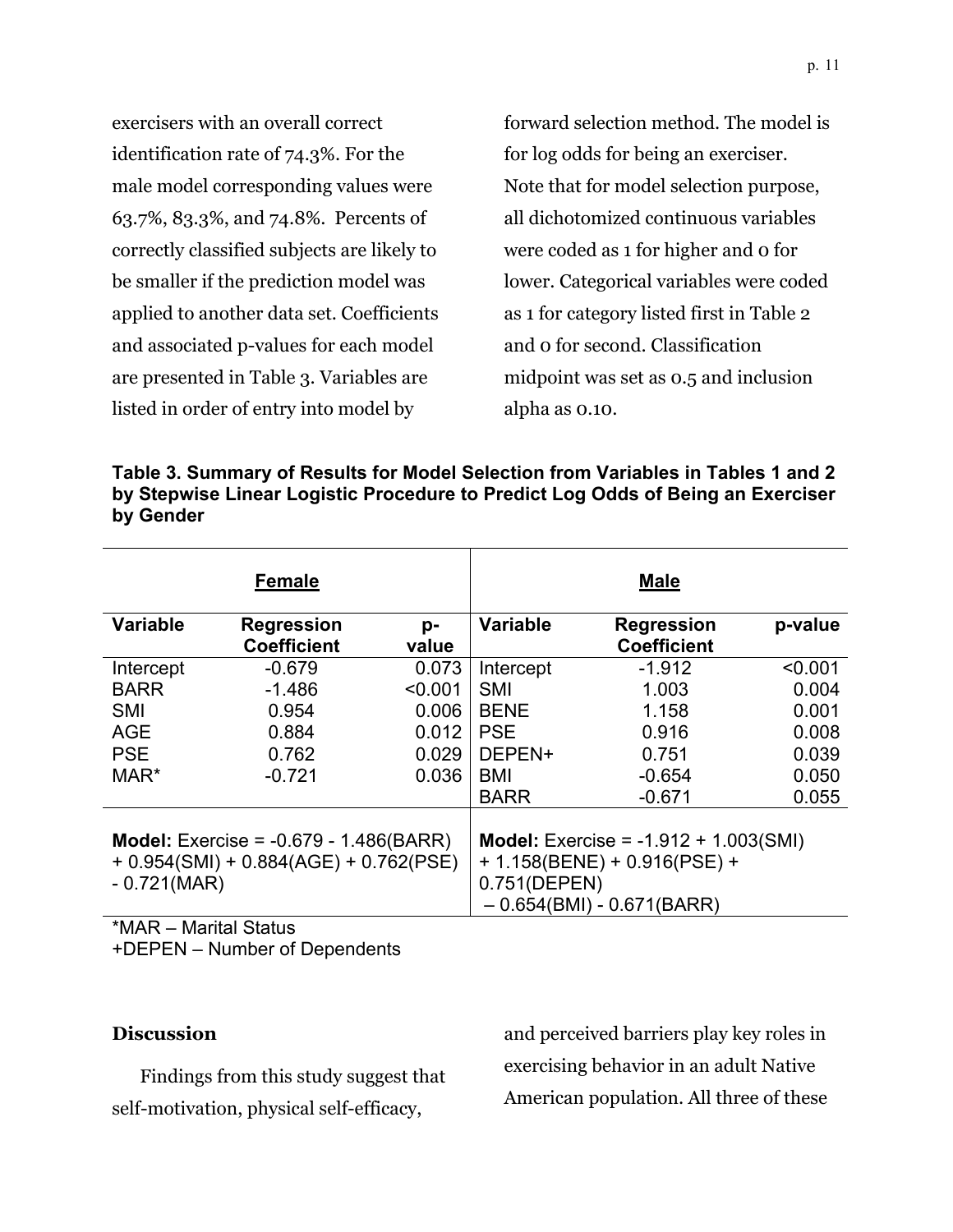variables were common to both gender models. Although no other studies have examined relationships between these particular variables and exercise behavior in this ethnic group, it is interesting to note that self-motivation was entered first for men and second for women in the exercising behavior model. As in other studies, these findings indicate that self-motivation correlates positively with exercise behavior only in those persons who have a general disposition to exercise.**32,33,43** In one investigation involving Caucasian adults, a model using self- motivation, body weight, and percent body fat, predicted female exercisers at a 91% rate and male exercisers at a 83% rate.**<sup>51</sup>** Although the gender models were not developed for nonexercisers, some studies indicate that motivation does not predict exercising behavior in usually sedentary women.**34,35,42** The adherent pattern reported by the exercising subjects of the present study lends support to the premise by Dishman and Ickes**43** that self-motivation is a general disposition to persevere at habitual physical activity.

It is not surprising that physical selfefficacy was included in both gender models. There are several studies that

show that physical self-efficacy plays a key role in exercise.**19,28,52,53** In this investigation, exercisers included individuals who exercised routinely for at least 4 weeks, which gave them time to make their judgments and improve their exercise self-efficacy. This lends support to Bandura's claim that selfefficacy is an indicator of one's judgment about the ability to accomplish a certain level of performance.**<sup>9</sup>**

It is evident from this study that those who perceived fewer barriers to exercise were the ones who exercised. However, evidence from other investigations regarding barriers and LTPA are mixed. While some investigations found that perceived barriers were negatively associated with LTPA,**19,37** other studies found that this variable was not explanatory of habitual exercise behavior.**20**,**28** Nonetheless, what may be more meaningful for future research is the examination of particular items on the barriers scale in this study. "Exercise is hard work" and "Exercise is tiring" were rated as the top two barriers to exercise in this population of Native Americans. This could be expected, given the assumption that a person's reason for persisting in a given action is influenced, in part, by the extent to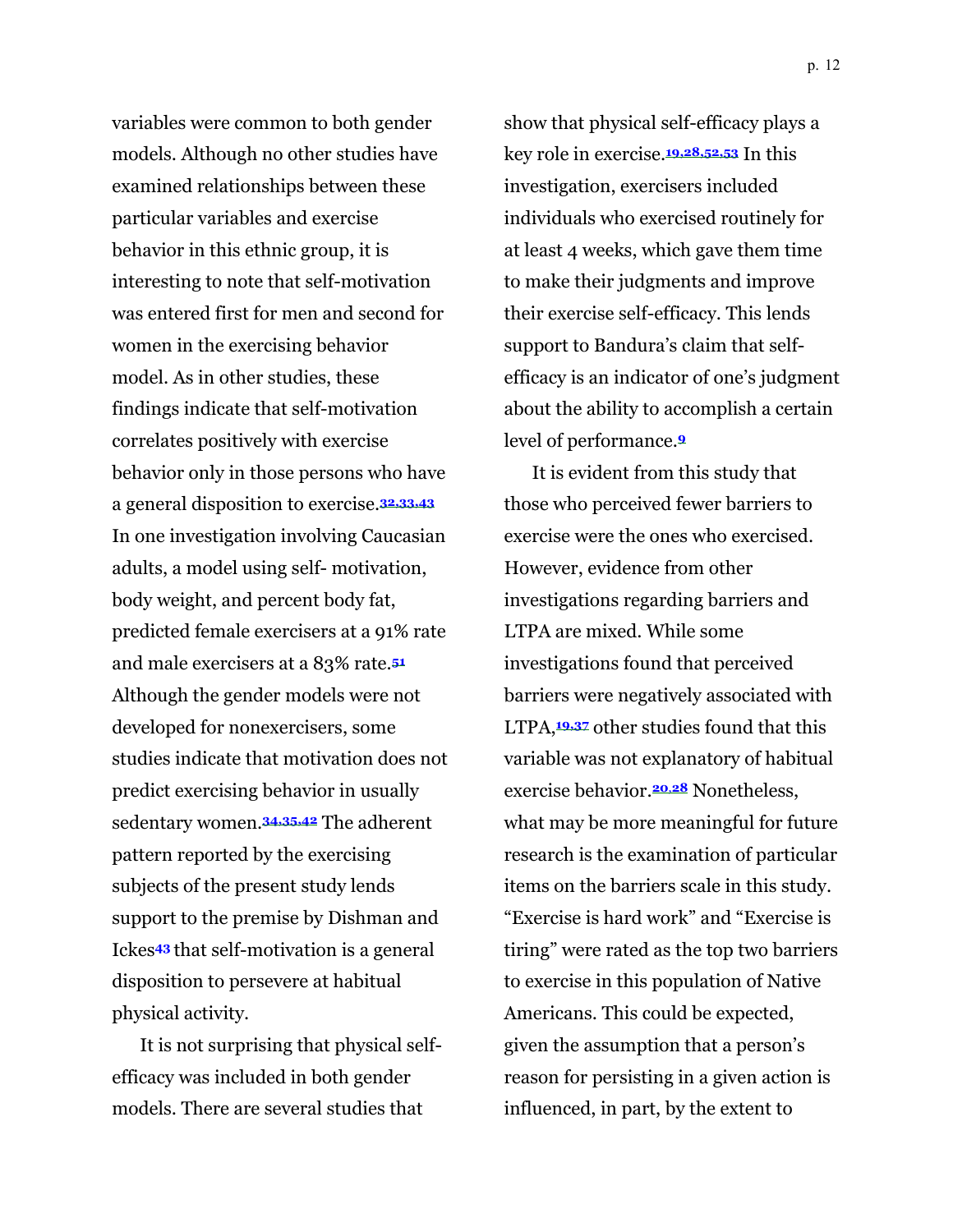which there is a belief of a positive reward that is associated with a particular behavior.**<sup>9</sup>** Discomfort characterized by "hard work" and "tiring" can be viewed by some as negative and nonrewarding. For those who are starting an exercise routine, supervision by an appropriate health care professional might help the individual learn how to perform moderate-intensity activity without undue discomfort.

Many studies have examined other groups, including Native Americans, and have generally found that BMI and other measures of body fat to be negatively correlated with exercise.**14,20,28,54** Therefore, it was anticipated that BMI would enter into models generated for both males and females. An unexpected finding in the present study is that BMI did not appear in the model for women. One explanation could be that selfreport of height and weight are subjective and perhaps less accurate than they would be if measured by an examiner. Another explanation might be the possibility that some of the higher BMI measurements came from athletically-prone women. The numerator of the BMI equation is affected by factors other than body fat,

such as bone and lean muscle mass. In relatively lean people with excessive muscle mass in relation to stature, a high BMI could result in an incorrect conclusion about excess body fat and lead one to make an incorrect interpretation about exercise and BMI.**<sup>41</sup>**

It was also unexpected that the benefits variable did not enter into the women's model. Benefits has clearly been implicated in studies of exercise behavior in mostly Caucasian adults.**19,20,34,37,38** However, other investigations found that benefits did not enter into a multiple regression model for individuals who either walked for exercise or vigorously exercised **<sup>28</sup>** and that positive reasons for exercising had little to do with predicting a person's adherence to exercise.**36** In this study, it is possible that the women are well-aware of the benefits of exercise but find that the actual barriers are the ones that keep them from engaging in habitual LTPA.

It is generally thought that the younger person tends to be the exerciser and the older person is not **18-21,28** ; this appears to be true of the woman's model in this study. However, a closer look at the literature reveals that there are many confounding factors involved in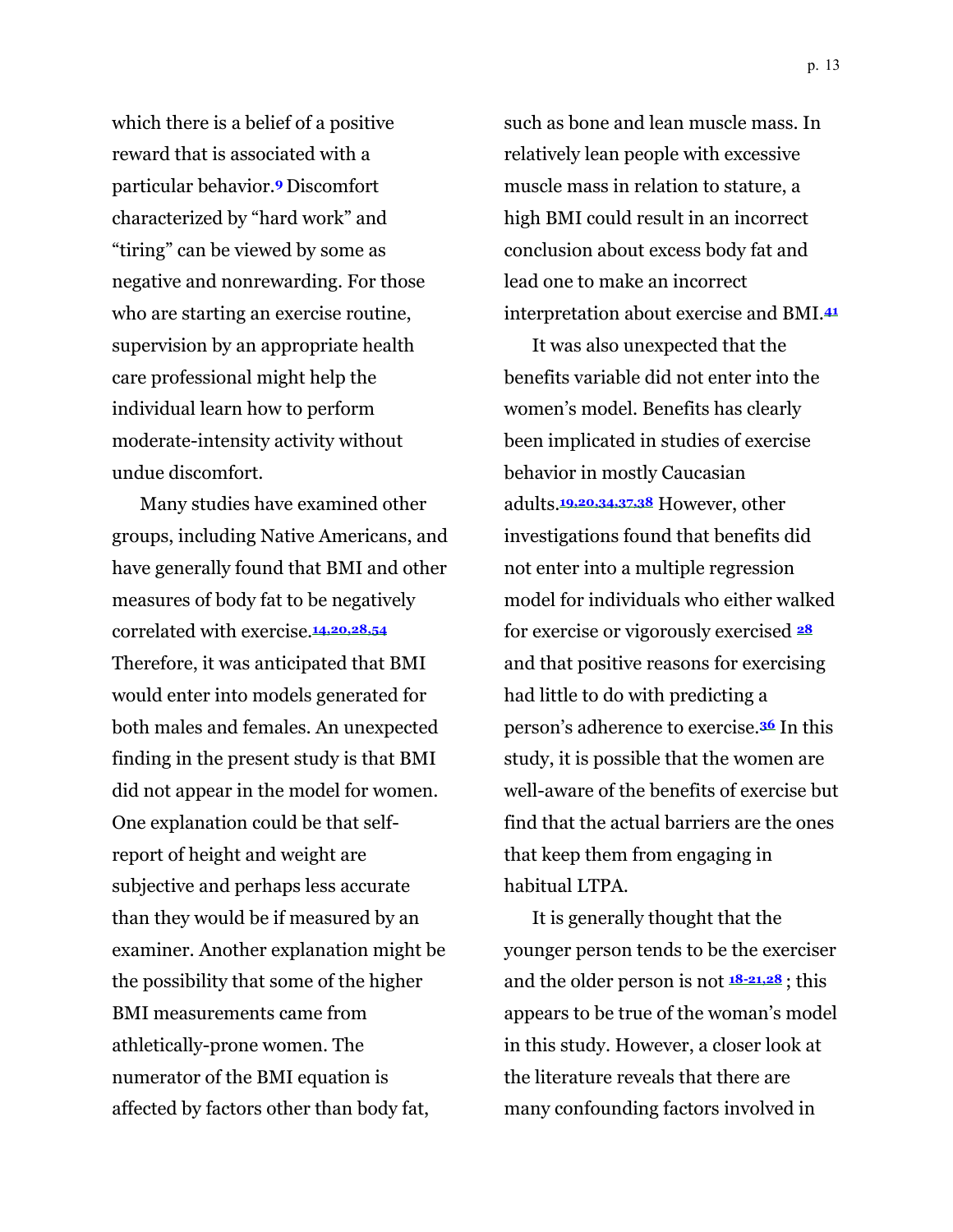the relationship between age and LTPA. While young adulthood and the final period in life indicated a continuing decrease in activity patterns over time, those who were considered middle adults and retirement age either demonstrated a pattern of relative exercise stability or showed an improved tendency in activity patterns over time.**14**,**<sup>34</sup>** Factors such as declining health and disability and family or work responsibilities may be reasons for the findings in the men's model in the present study.

There were several limitations to this investigation. A major one relates to the question of cross-cultural applicability of the measuring instruments and the Health Promotion Model, upon which this study was based. A foundational inquiry regarding this group's ways of knowing about healthy living and health promotion is needed to investigate whether models and instruments based on Western biomedical perspectives have applicability across cultures. Findings from this study cannot be generalized to Native American adults in other regions. The process of enculturation and acculturation has its roots in the times that the U.S. federal

government attempted to force all Native American to conform to European customs and habits, and these processes, either knowlingly or unknowlingly, continue to this day. Research related to the health care needs of all Native Americans need to be carried out with the notion that rural, urban, suburban, and reservation settings contain a varied mix of people from different tribes and nations, each with their own unique sets of problems, needs, and values.**<sup>55</sup>**

Although many of the variables in this study that explain exercise behavior in a sample of Native Americans are similar to those influencing the dominant population, it is important for future research to center on Native Americans who do not habitually engage in LTPA. A prospective, longitudinal study involving known predictor variables, exercise behavior, and the physiological and psychological outcomes of routine exercise behavior could give a more complete picture of the phenomenon. Obviously, other predictor variables, such as those in the Revised Health Promotion Model **<sup>8</sup>** will need to be studied to more clearly predict the model for each gender.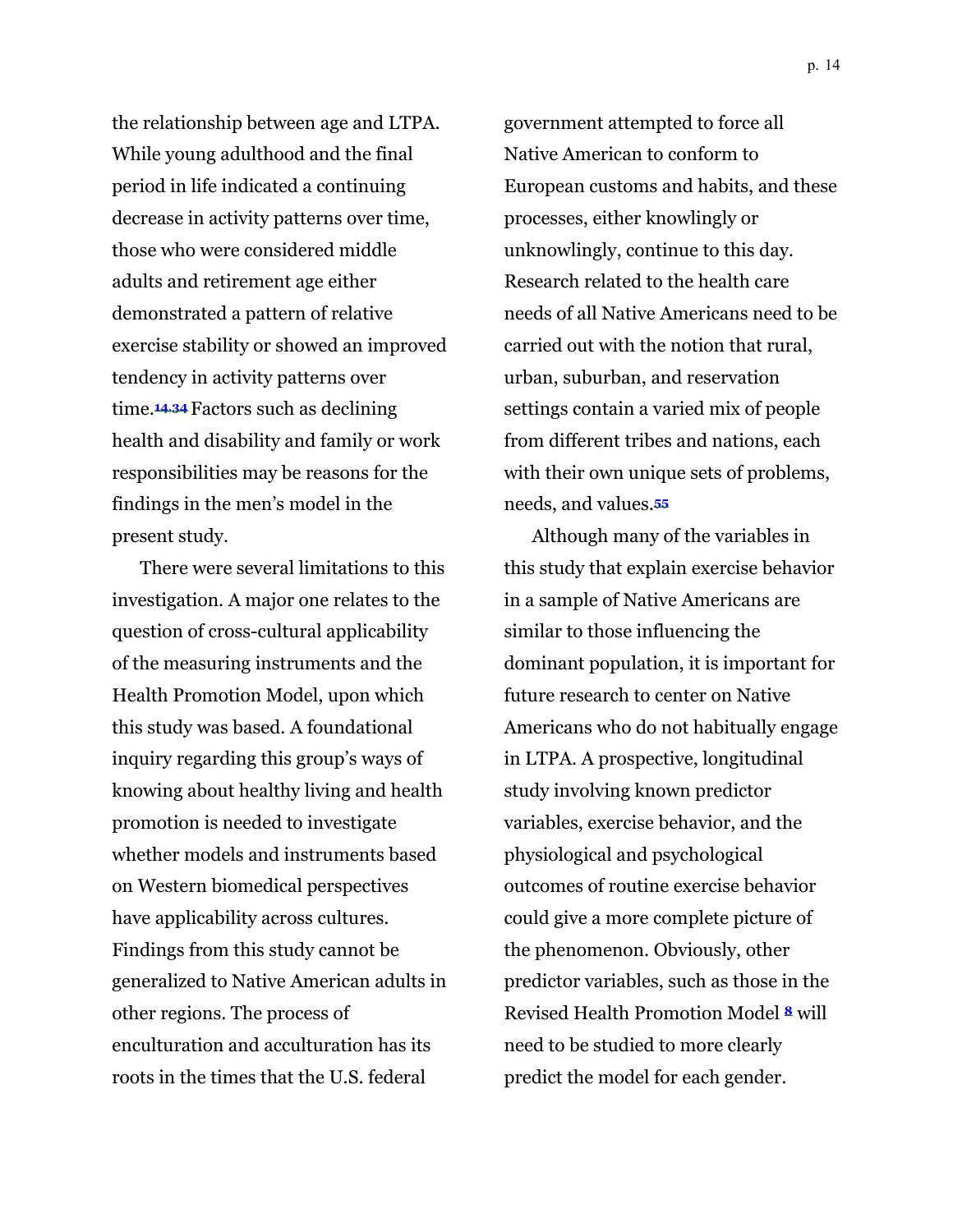### **References**

- 1. US Department of Health and Human Services: Indian Health Service (1997). *Trends in Indian Health*, Retrieved on February 17, 2004 from <http://www.ihs.gov/publicinfo/publications/trends97/trends97.asp>
- 2. Blair, S.N., Kohl, H.W., 3rd, Barlow, C.E., et al. (1995). Changes in physical fitness and all-cause mortality. A prospective study of healthy and unhealthy men.[comment]*. JAMA*, *273*(14): 1093-8.
- 3. Irwin, M.L., Mayer-Davis, E.J., Addy, C.L., et al. (2000). Moderate-intensity physical activity and fasting insulin levels in women: The Cross-Cultural Activity Participation Study.[comment]*. Diabetes Care*, *23*(4): 449-54.
- 4. Kriska, A.M., Hanley, A.J., Harris, S.B., et al. (2001). Physical activity, physical fitness, and insulin and glucose concentrations in an isolated Native Canadian population experiencing rapid lifestyle change*. Diabetes Care*, *24*(10): 1787-92.
- 5. Fletcher, G.F., Balady, G.J., Amsterdam, E.A., et al. (2001). Exercise standards for testing and training: A statement for healthcare professionals from the American Heart Association*. Circulation*, *104*(14): 1694-1740.
- 6. Kraft, K.A. (1996), An analysis of Native American female health risk appraisal data collected at a Women and Wellness conference in 1996. Unpublished master's thesis. University of Oklahoma: Norman.
- 7. US Department of Health and Human Services: National Heart, Lung, and Blood Institute (1998) *Building healthy hearts for American Indians and Alaska Natives: A background report*, Retrieved on February 14, 2004 from: [http://www.nhlbi.nih.gov/health/prof/heart/other/na\\_bkgd.htm](http://www.nhlbi.nih.gov/health/prof/heart/other/na_bkgd.htm)
- 8. Pender, N.J., Murdaugh, C.L., and Parsons, M.A. (2002). *Health promotion in nursing practice*. 4th ed. Upper Saddle River, NJ: Prentice Hall.
- 9. Bandura, A. (1997). *Self efficacy: The exercise of control*. New York: W. H. Freeman.
- 10. Centers for Disease Control and Prevention. (2000).Prevalence of leisure-time and occupational physical activity among employed adults--United States, 1990. *MMWR - Morbidity & Mortality Weekly Report*. **49**(19), 420-4.
- 11. Lewis, C.E., Raczynski, J.M., Heath, G.W., et al. (1993). Promoting physical activity in low-income African-American communities: The PARR project*. Ethnicity & Disease*, *3*(2): 106-18.
- 12. Welty, T.K. (1991). Health implications of obesity in American Indians and Alaska Natives*. American Journal of Clinical Nutrition*, *53*(6 Suppl): 1616S-1620S.
- 13. Yeager, K.K. and Macera, C.A. (1994). Physical activity and health profiles of United States women*. Clinics in Sports Medicine*, *13*(2): 329-35.
- 14. Brownson, R.C., Eyler, A.A., King, A.C., et al. (2000). Patterns and correlates of physical activity among US women 40 years and older*. American Journal of Public Health*, *90*(2): 264-70.
- 15. Fontvieille, A.M., Kriska, A., and Ravussin, E. (1993). Decreased physical activity in Pima Indian compared with Caucasian children*. International Journal of Obesity & Related Metabolic Disorders: Journal of the International Association for the Study of Obesity*, *17*(8): 445-52.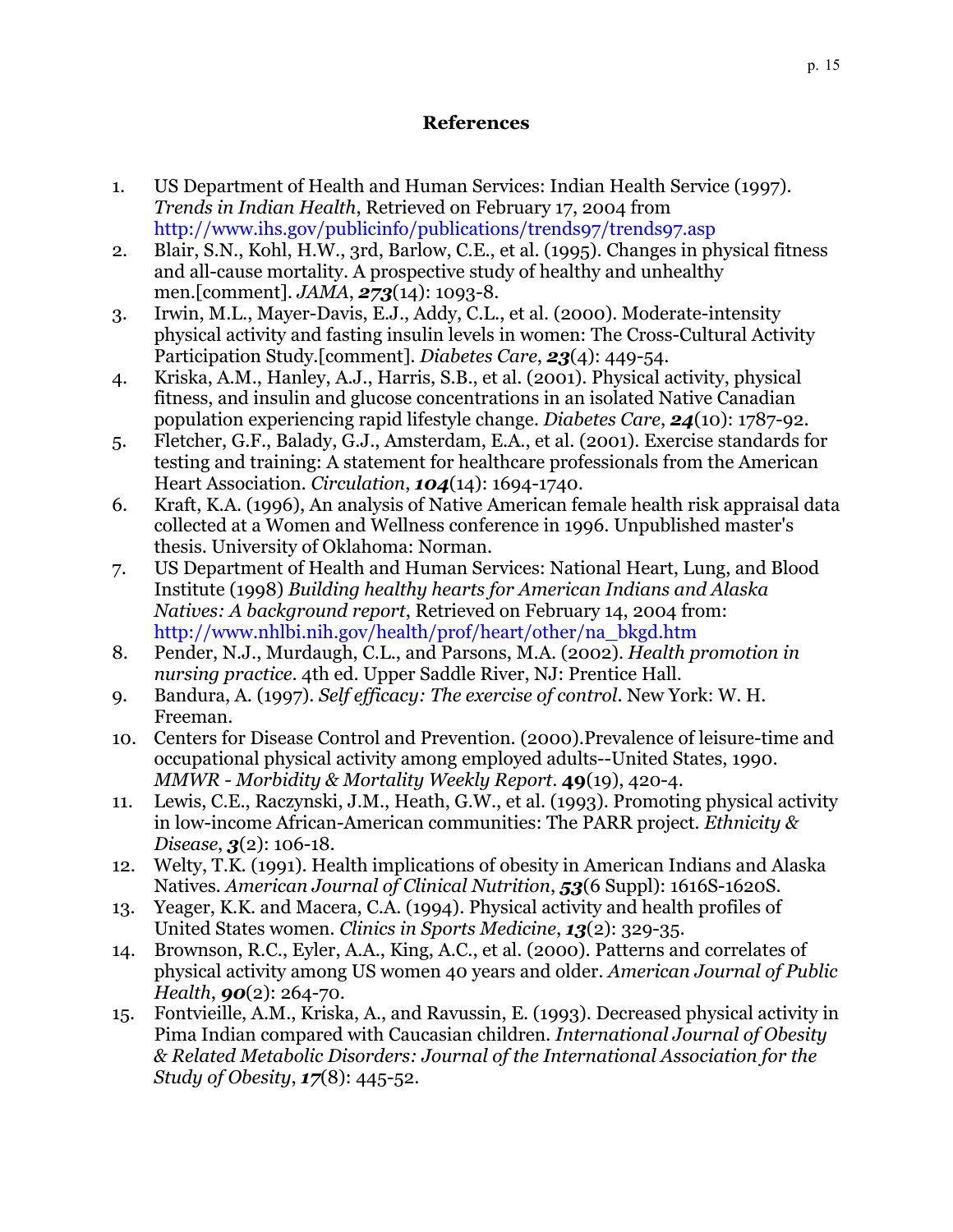- 16. Schulz, L.O. and Weidensee, R.C. (1995). Glucose tolerance and physical activity in a Mexican indigenous population*. Diabetes Care*, *18*(9): 1274-6.
- 17. Kriska, A.M., LaPorte, R.E., Pettitt, D.J., et al. (1993). The association of physical activity with obesity, fat distribution and glucose intolerance in Pima Indians*. Diabetologia*, *36*(9): 863-9.
- 18. Caspersen, C.J., Pereira, M.A., and Curran, K.M. (2000). Changes in physical activity patterns in the United States, by sex and cross-sectional age*. Medicine & Science in Sports & Exercise*, *32*(9): 1601-9.
- 19. Conn, V.S. (1998). Older adults and exercise: Path analysis of self-efficacy related constructs*. Nursing Research*, *47*(3): 180-9.
- 20. Mouton, C.P., Calmbach, W.L., Dhanda, R., et al. (2000). Barriers and benefits to leisure-time physical activity among older Mexican Americans*. Archives of Family Medicine*, *9*(9): 892-7.
- 21. Verhoef, M.J., Love, E.J., and Rose, M.S. (1992). Women's social roles and their exercise participation*. Women & Health*, *19*(4): 15-29.
- 22. Holm, K., Li, S., Spector, N., et al. (2001). Obesity in adults and children: A call for action*. Journal of Advanced Nursing*, *36*(2): 266-9.
- 23. Bernard, L., Lavallee, C., Gray-Donald, K., et al. (1995). Overweight in Cree schoolchildren and adolescents associated with diet, low physical activity, and high television viewing*. Journal of the American Dietetic Association*, *95*(7): 800-2.
- 24. Neumark-Sztainer, D., Story, M., Resnick, M.D., et al. (1997). Psychosocial concerns and weight control behaviors among overweight and nonoverweight Native American adolescents*. Journal of the American Dietetic Association*, *97*(6): 598-604.
- 25. Heath, G.W., Wilson, R.H., Smith, J., et al. (1991). Community-based exercise and weight control: diabetes risk reduction and glycemic control in Zuni Indians*. American Journal of Clinical Nutrition*, *53*(6 Suppl): 1642S-1646S.
- 26. Ravussin, E. and Swinburn, B.A. (1993). Metabolic predictors of obesity: Crosssectional versus longitudinal data*. International Journal of Obesity & Related Metabolic Disorders: Journal of the International Association for the Study of Obesity*, *17*(Suppl 3): S28-31; discussion S41-2.
- 27. Duffy, M.E. (1993). Determinants of health-promoting lifestyles in older persons*. Image: The Journal of Nursing Scholarship*, *25*(1): 23-8.
- 28. Hovell, M., Sallis, J., Hofstetter, R., et al. (1991). Identification of correlates of physical activity among Latino adults*. Journal of Community Health*, *16*(1): 23-36.
- 29. McAuley, E., Bane, S.M., and Mihalko, S.L. (1995). Exercise in middle-aged adults: Self-efficacy and self-presentational outcomes*. Preventive Medicine*, *24*(4): 319- 28.
- 30. Zakarian, J.M., Hovell, M.F., Hofstetter, C.R., et al. (1994). Correlates of vigorous exercise in a predominantly low SES and minority high school population*. Preventive Medicine*, *23*(3): 314-21.
- 31. Poag, K. and McAuley, E. (1992). Goal setting, self-efficacy, and exercise behavior. *Journal of Sport & Exercise Psychology*, *14*(4): 352-360.
- 32. Dishman, R.K., Ickes, W., and Morgan, W.P. (1980). Self-motivation and adherence to habitual physical activity*. Journal of Applied Social Psychology*, *10*(2): 115-132.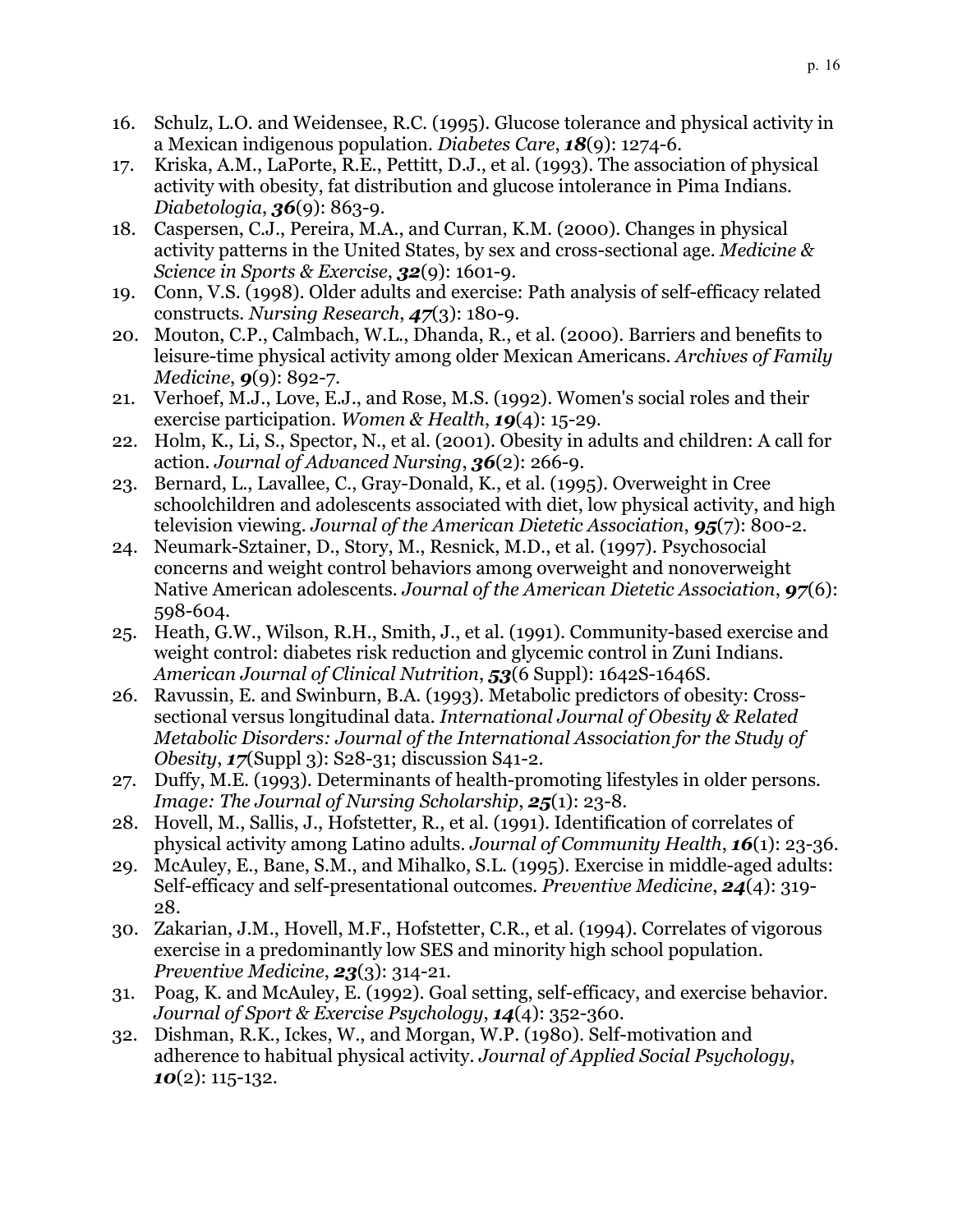- 33. Freedson, P.S., Mihevic, P.M., Loucks, A.B., et al. (1983). Physique, body composition, and psychological characteristics of competitive female body builders*. Physician and Sports Medicine*, *11*(5): 85-93.
- 34. Lynch, D.J., Birk, T.J., Weaver, M.T., et al. (1992). Adherence to exercise interventions in the treatment of hypercholesterolemia*. Journal of Behavioral Medicine*, *15*(4): 365-77.
- 35. McAuley, E. and Jacobson, L. (1991). Self-efficacy and exercise participation in sedentary adult females*. American Journal of Health Promotion*, *5*(3): 185-91.
- 36. Gale, J.B., Eckhoff, W.T., Mogel, S.F., et al. (1984). Factors related to adherence to an exercise program for healthy adults*. Medicine & Science in Sports & Exercise*, *16*(6): 544-9.
- 37. Jones, M. and Nies, M.A. (1996). The relationship of perceived benefits of and barriers to reported exercise in older African American women*. Public Health Nursing*, *13*(2): 151-8.
- 38. Steinhardt, M.A. and Dishman, R.K. (1989). Reliability and validity of expected outcomes and barriers for habitual physical activity*. Journal of Occupational Medicine*, *31*(6): 536-46.
- 39. Ryckman, R.M., Robbins, M.A., Thornton, B., et al. (1982). Development and validation of a physical self-efficacy scale*. Journal of Personality & Social Psychology*, *42*(5): 891-900.
- 40. Sechrist, K.R., Walker, S.N., and Pender, N.J. (1987). Development and psychometric evaluation of the Exercise Benefits/Barriers Scale*. Research in Nursing & Health*, *10*(6): 357-365.
- 41. McArdle, W.D., Katch, F.I., and Katch, V.L. (2001). *Exercise Physiology: Energy, Nutrition, and Human Performance*. 5th ed. Baltimore: Lippincott, Williams and Wilkins.
- 42. Welsh, M.C., Labbe, E.E., and Delayney, D. (1991). Cognitive strategies and personality variables in adherence to exercise*. Psychological Reports*, *68*(3 Pt 2): 1327-35.
- 43. Dishman, R.K. and Ickes, W. (1981). Self-motivation and adherence to therapeutic exercise*. Journal of Behavioral Medicine*, *4*(4): 421-38.
- 44. Cusumano, J.A., Robinson, S.E., and Morooka, F. (1989). Physical self-efficacy levels in Japanese and American university students*. Perceptual & Motor Skills*, *69*(3, Pt 1): 912-914.
- 45. Sumerlin, J.R., Thaxton, N., Thompson, J., et al. (1996). Principal components analysis of the Physical Self-Efficacy Scale for a black sample*. Perceptual & Motor Skills*, *83*(1): 35-40.
- 46. Thornton, B. and Ryckman, R.M. (1991). Relationship between physical attractiveness, physical effectiveness, and self-esteem: A cross-sectional analysis among adolescents*. Journal of Adolescence*, *14*(1): 85-98.
- 47. Grembowski, D., Patrick, D., Diehr, P., et al. (1993). Self-efficacy and health behavior among older adults*. Journal of Health & Social Behavior*, *34*(2): 89-104.
- 48. Dergance, J.M., Calmbach, W.L., Dhanda, R., et al. (2003). Barriers to and benefits of leisure time physical activity in the elderly: Differences across cultures*. Journal of the American Geriatrics Society*, *51*(6): 863-8.